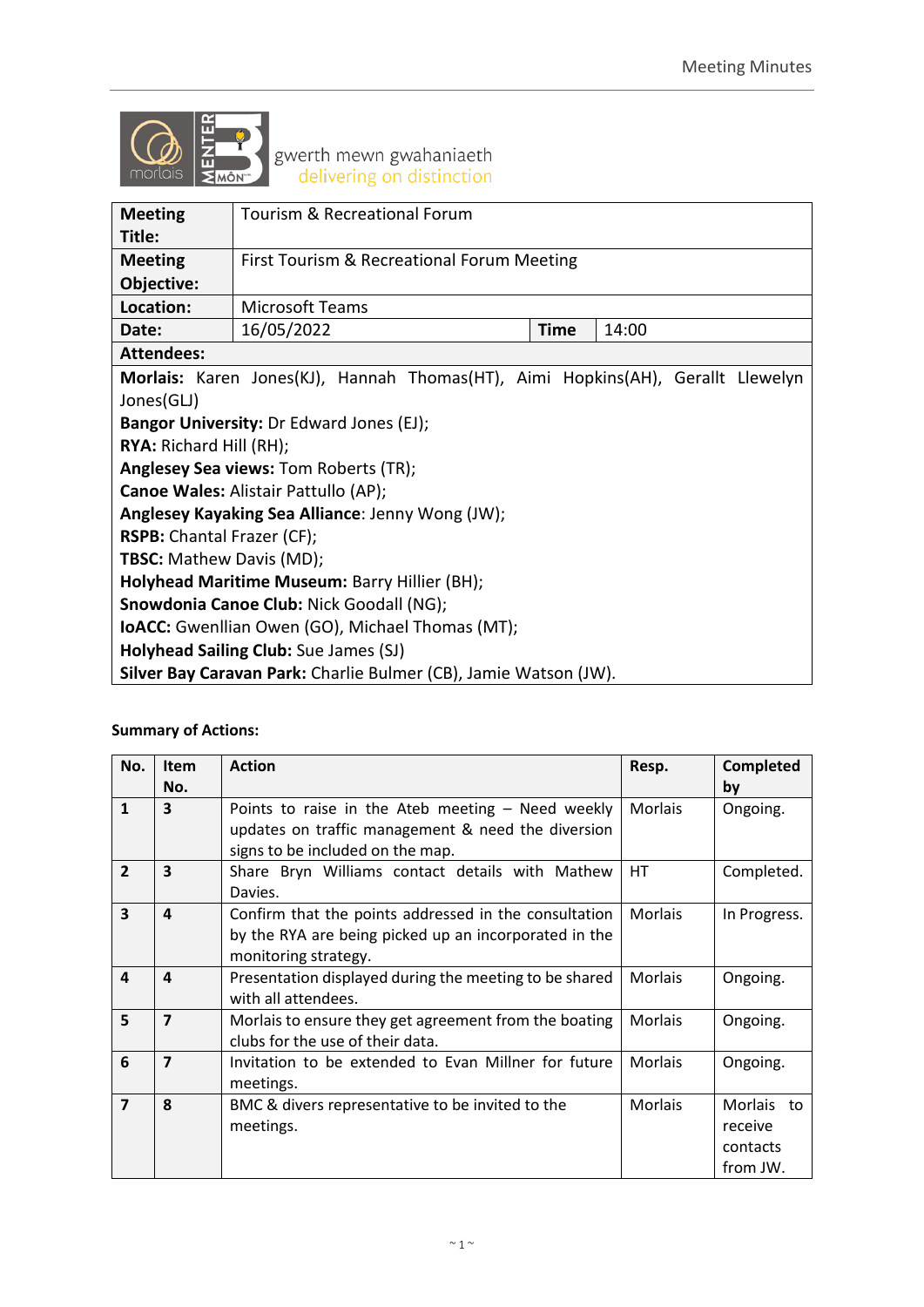### **1. Welcome and Morlais Introductions**

- Introductions given by the Morlais team and Dr Edward Jones.
- Apologies from Oliver Wilson, project manager for Morlais.

#### **2. Morlais Project Update**

- Morlais has secured funding from WEFO.
- Morlais have been awarded TWAo by Welsh Government in December.
- Morlais have been awarded Marine License by NRW in December.
- Eight developers have signed up to deploy in the Demonstration Zone
- Secured Funding by WEFO & The Crown Estate for the Environmental Monitoring and Mitigation Plan (EMMP).
- Four developers have made a bid to secure revenue support by UK Government.
- GLJ confirms that all the infrastructure at sea will the developer's responsibility
- GLJ confirms that 18MW is the capacity of the grid connection at Parc Cybi.
- GLJ confirmed that a test drill has been completed successfully

### **3. Traffic Management Update**

- KJ noted that Morlais have weekly communication meetings to manage traffic management communications. Ateb & Jones Brothers representatives are included in these meetings.
- Traffic Management map and table of timings is updated on the Morlais website.
- KJ stated that the chough breeding season will affect the traffic management plan.
- TR stated that improved communications and weekly updates are needed, and the inclusion more specific start and end dates would be helpful.
- JW stated she would like road diversions added to the map.
- TR stated that signposts provided are good.

**ACTION: Points to raise in the Ateb meeting – Need weekly updates on traffic management & need the diversion signs to be included on the map. ACTION: Share Bryn Williams contact details with Mathew Davies.**

### **4. Monitoring Process**

*A presentation created by Dr Edward Jones was presented during this meeting.* 

- Baseline data has been created for phase 1 of the project. This will be updated throughout phase 2 & 3.
- Data which will be monitored includes employment data, counting solution technology, AirBnB & tourism data. This data will be updated annually.
- EJ explained the different types of data which will be monitored during the lifetime of the project. This will include any positive and negative data.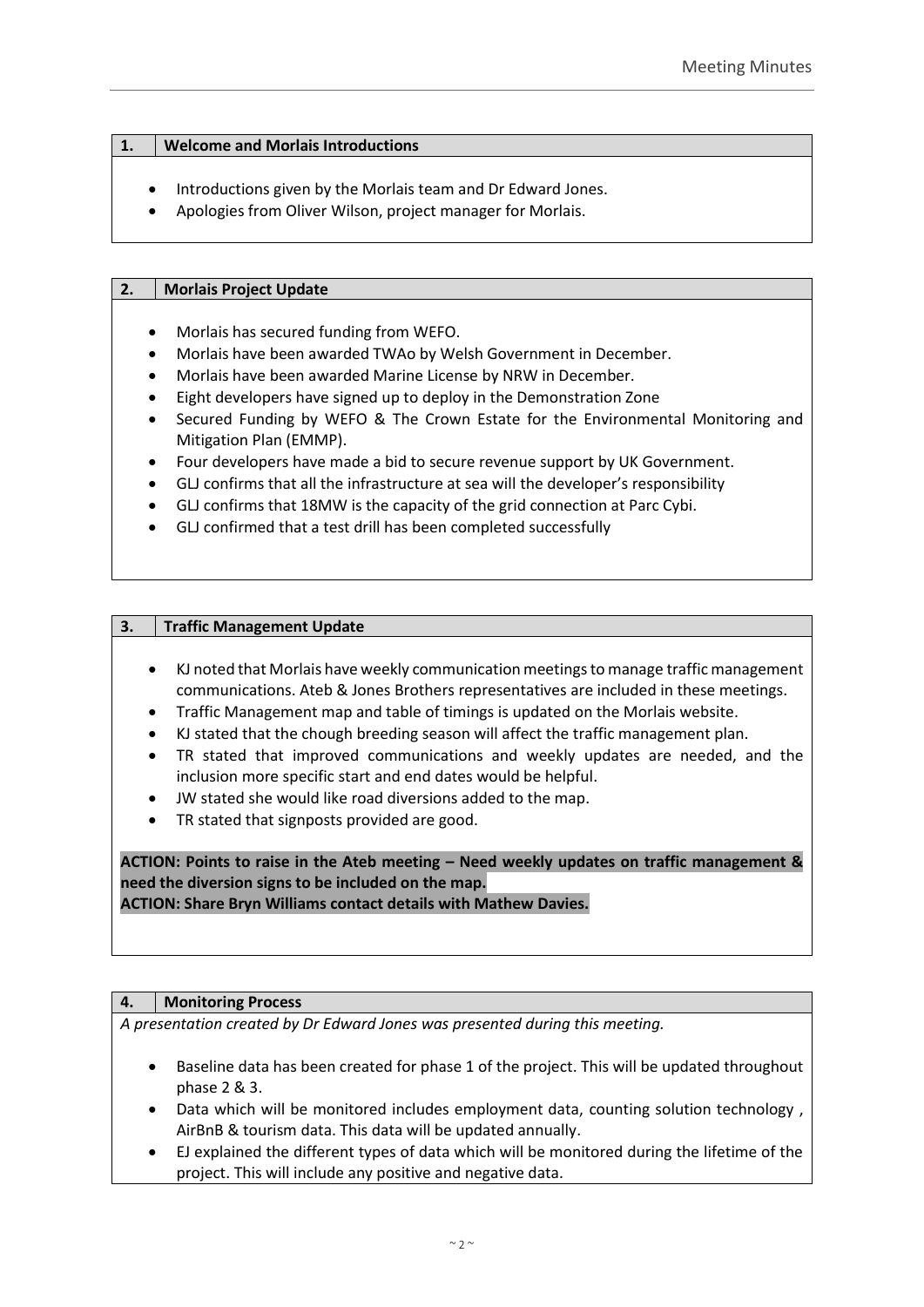- RH raised a concern that the points agreed in the consultation with IoACC have not been addressed in the monitoring strategy.
	- o RH stated that RYA will re-open their objection with IoACC if this is not addressed.
- JW stated that they would like their comments and representations answered within the monitoring process.

**ACTION: Confirm that the points addressed in the consultation by the RYA are being picked up an incorporated in the monitoring strategy. ACTION: Presentation displayed during the meeting to be shared with all attendees.**

- JW is concerned about the navigational risk usage data and suggests the data is provided in both the navigational risk and the monitoring process.
- EJ stated that we are currently looking at Phase 1 data and offshore data will be looked at in Phase 2.

### **6. Managing Challenges and Opportunities**

**5. Maritime Monitoring**

- Morlais recently took the developers around Holyhead port to ensure developers utilise local resources to contribute to the economic benefit.
- GLJ stated that we were working hard to get the developers to assemble their turbines and equipment within the local area to provide local jobs within the supply chain
- KJ stated that we will monitor and evaluate as an ongoing process
- TR noted that a potential challenge is the loss of customers and the need for compensation for this and to identify a process of managing the loss of customers and the implications on businesses.
- Gerallt said businesses could be compensated, but only if losses are wholly attributable to the project i.e. a direct result of the project and not related partly or fully to a range of other factors. No fund is to be set up in advance for this as it would be unprecedented to do so in the absence of certainty of effects. Ultimately when a business has a case to present it will need to be based upon evidence, hence the importance of businesses retaining clear data/evidence to demonstrate attributable customer / revenue losses.
- JW noted that it's important to identify the challenges before they happen.
- JW stated it would be useful to have baseline dates for the offshore deployment and construction before we get to the installation stage in order to collect data.
- GLJ suggests that JW and the members involved should start collecting data now.

### **7. Structure of this Forum**

- Any concerns to the structure of the forum to be emailed in due to time constraints.
- MT would like Evan Millner as an active partnership on Holly Island to be invited to future meetings